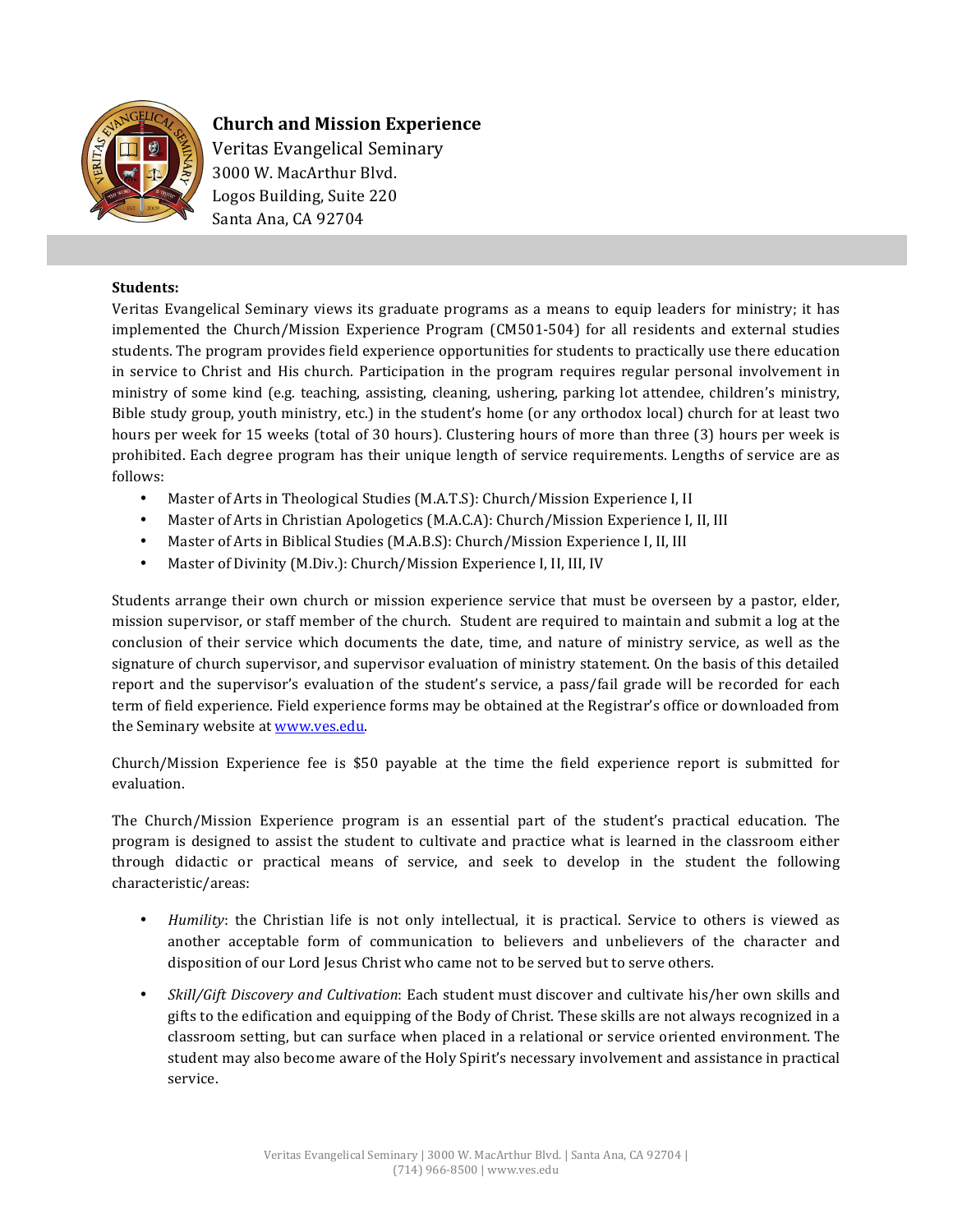- *Practical Theological Integration and Demonstration*: The characteristics of a sound leader involve the agreement between doctrine, behavior, beliefs, and practices. Through their service, students should understand the difference between a *professional* and a *calling* to Christian service by exploring their motivation for ministry an understanding their role in fulfilling the great needs of the church. Ultimately, VES desires the student to view Christian service as flowing from self-sacrifice driven by Christ's *agape* love for His people. The demonstration of this love in practical service is a means of convincing /confirming the student in the classroom. In addition, theological demonstration may serve as the catalyst for discovering if the student desires a life-long commitment to Christian leadership and service.
- *Accountability*: supervised ministry encourages an environment of personal accountability in Christian service as well as gaining a deep spiritual satisfaction of serving God's people in excellence.

## **Mission Trips**

Students may fulfill field experience hours by participating in a mission trip to a destination outside the United States. In this case, the 30 hours needed may be clustered over a period of several days or weeks, but may only be applied to one (1) term period. The same forms, procedures, and evaluations would apply. Please log your hours on the "Short Term Mission Trip" log sheet (attached).

### **Fulfillment of Field Experience Hours**

A maximum of two (2) church/mission experience terms may be fulfilled per academic year.

## **Previous Ministry Experience**

Previous church/mission experience terms *may not* be used to fulfill current field experience requirements.

### **Types of Service Not Qualified**

We encourage you to find opportunities to serve the Body of Christ, however, there are several services not accepted as fulfilled of your church/mission experience requirements. The following list describes some of them:

- 1. Unsupervised ministry functions.
- 2. Service rendered to yourself.
- 3. Attending meeting with no practical function (you must do something).
- 4. Any practical service that is not supervised by a pastor or elder of the church body.
- 5. Attending church services.
- 6. Any service that is not practically measurable.
- 7. Any service for which you are being paid—your service must be volunteer. (Full time senior and associate pastors and full time ministry workers are excepted from this rule).

### **Time Frame for Completion**

The Church/Mission Experience term begins on the first day of your ministry service and terminates nineteen (19) weeks later). Though only fifteen (15) weeks of service is necessary, all log sheets, supervisor evaluation, and manual must be postmarked and submitted no later than nineteenth week. Late log sheets will not be accepted for grading.

### **Arranging Where and How to Serve**

Due to the nature of this course, it is important to have a *pastor, elder, or church staff personnel*, keep you accountable and who acknowledges that you are volunteering your time for credit with VES. The following steps are helpful suggestions to assist you in arranging your ministry service: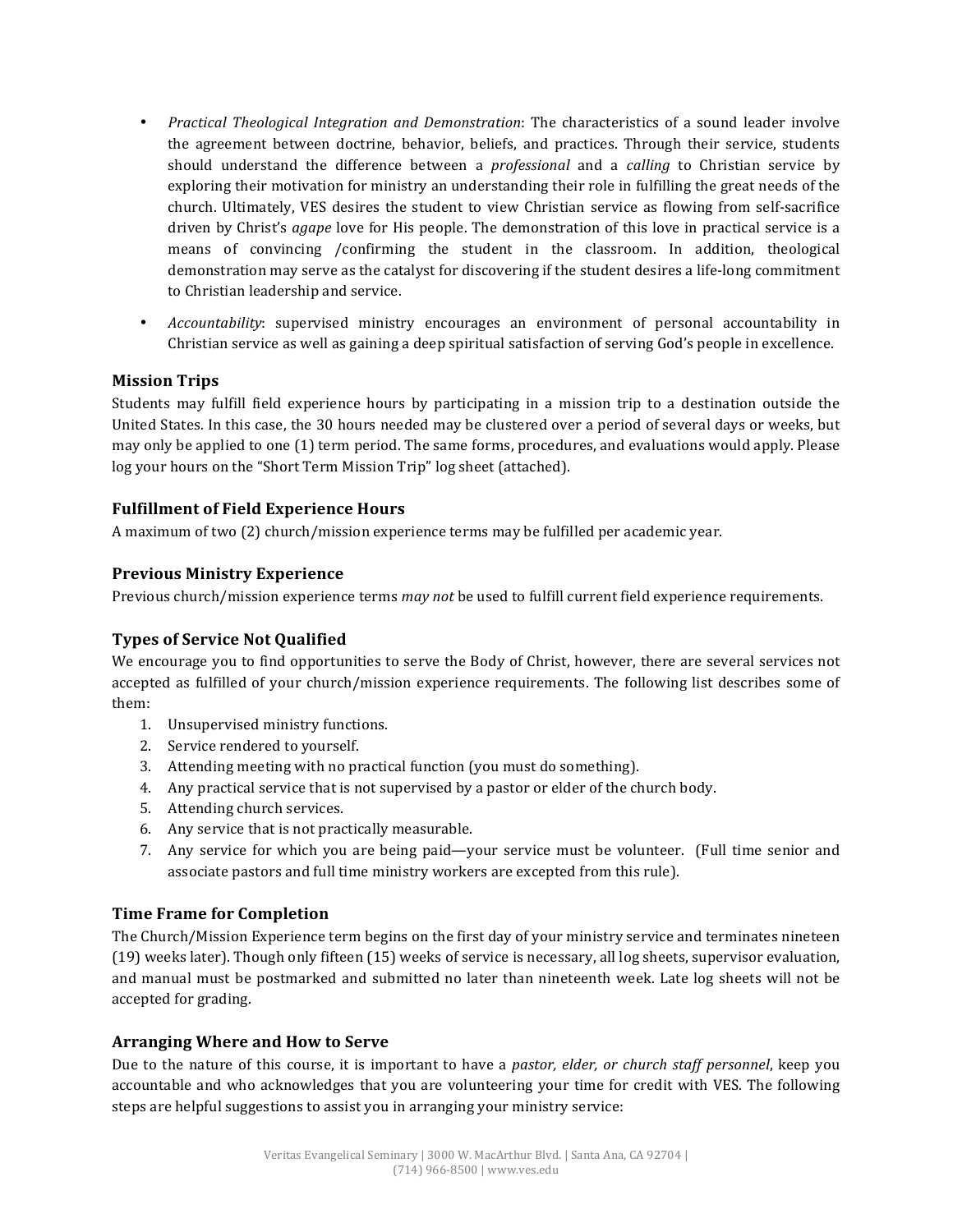- 1. Arrange with your pastor (assistant/elder/mission supervisor) the task(s) that you are able to perform as well as a timeframe.
- 2. The following are some suggestions you may choose to do to assist your church: teaching, youth ministry, general maintenance, carpentry, cleaning, cooking, driving, office/clerical work, teaching Sunday school, or working in the nursery at the church, etc. Ask your pastor (supervisor) for a suggestion as to what ministry is needed for the church Body.
- 3. Record your hours legibly on the log sheet enclosed in this manual.
	- a. To receive credit for hours worked, you must turn in your hours on the log sheet provided. Each task *must* be clearly described or abbreviated on the log sheet.
	- b. The log sheet must have the supervisor's signature for each job completed. If the supervisor is different for each job, have each entry initialed.

## **Course Completion and Final Grade**

After completing fifteen (15) consecutive weeks of ministry service, submit your completed manual with your log sheets and supervisor evaluation form in one envelope to VES. Your completed manual will be accepted for grading up to one (1) month *after* the completion of your final date of service (i.e. sometime in the nineteenth  $(19)$  week. After grading has been completed, you will receive a "pass"  $(P)$  or "fail"  $(F)$  grade mark which will not be calculated in your G.P.A.

## **Return the Following Items for Grading**

Return your course guide intact with: Log sheets (with supervisor initials on all log entries), Supervisor Evaluation form *in an envelope* sealed by your proctor.

Send log sheets and supervisor evaluation with tuition payment (\$50) to:

Veritas Evangelical Seminary 3000 W. MacArthur Blvd. Logos Building, Suite 220 Santa Ana, CA 92704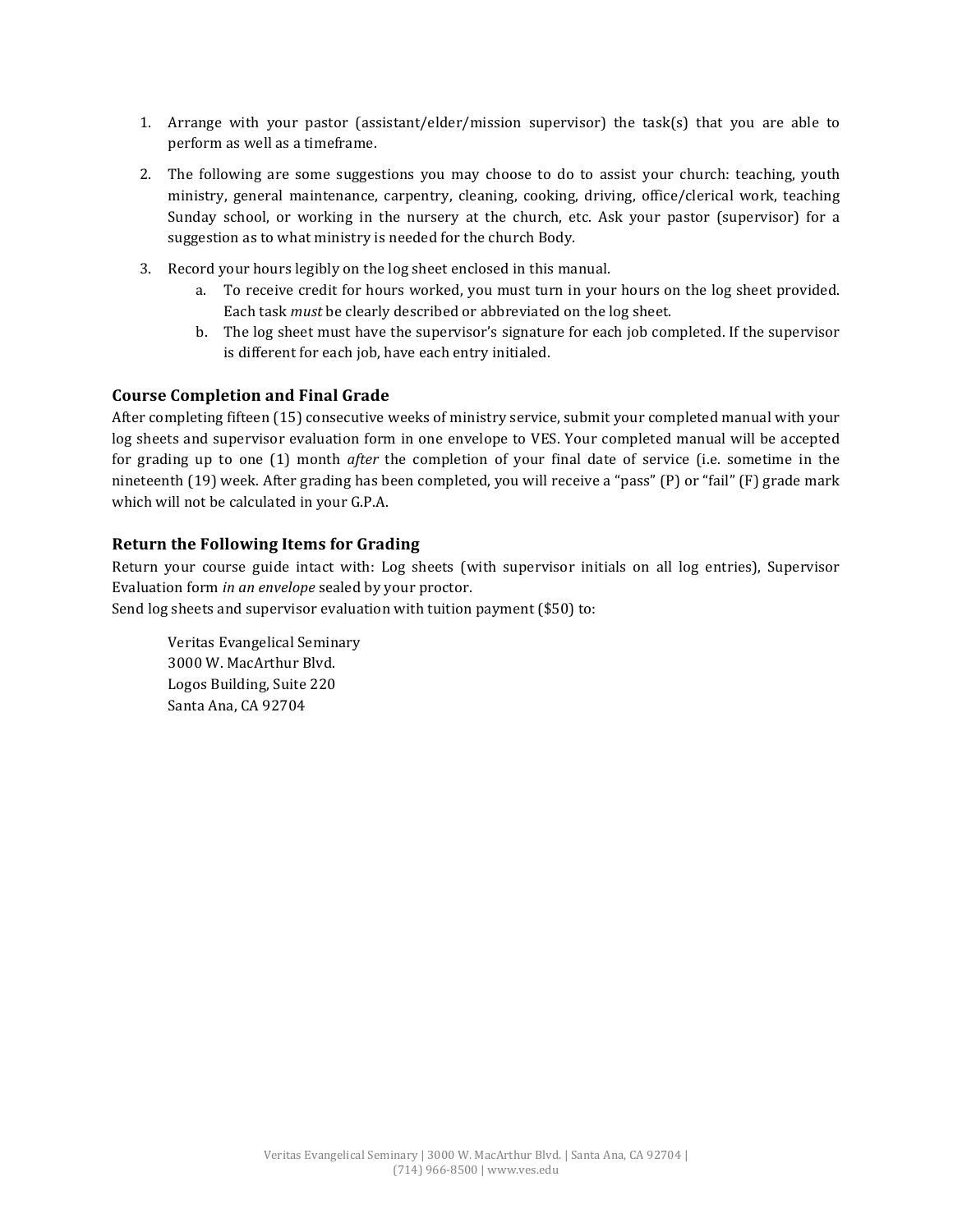

## **Church and Mission Experience**

Veritas Evangelical Seminary 3000 W. MacArthur Blvd. Logos Building, Suite 220 Santa Ana, CA 92704

**Student Name: Degree Program: Degree Program:** 

Church/Experience: (check one)  $\Box I$   $\Box II$   $\Box III$   $\Box IV$ 

## **Log #1**

| -    |           |                                  |              |                        |
|------|-----------|----------------------------------|--------------|------------------------|
| Date | Day       | <b>Ministry Service (week 1)</b> | <b>Hours</b> | Supervisor<br>initials |
|      | Sunday    |                                  |              |                        |
|      | Monday    |                                  |              |                        |
|      | Tuesday   |                                  |              |                        |
|      | Wednesday |                                  |              |                        |
|      | Thursday  |                                  |              |                        |
|      | Friday    |                                  |              |                        |
|      | Saturday  |                                  |              |                        |
|      | Sunday    |                                  |              |                        |

| Date | <b>Day</b> | <b>Ministry Service (week 2)</b> | <b>Hours</b> | Supervisor<br>initials |
|------|------------|----------------------------------|--------------|------------------------|
|      | Sunday     |                                  |              |                        |
|      | Monday     |                                  |              |                        |
|      | Tuesday    |                                  |              |                        |
|      | Wednesday  |                                  |              |                        |
|      | Thursday   |                                  |              |                        |
|      | Friday     |                                  |              |                        |
|      | Saturday   |                                  |              |                        |
|      | Sunday     |                                  |              |                        |

| Date | <b>Day</b> | <b>Ministry Service (week 3)</b> | <b>Hours</b> | Supervisor<br>initials |
|------|------------|----------------------------------|--------------|------------------------|
|      | Sunday     |                                  |              |                        |
|      | Monday     |                                  |              |                        |
|      | Tuesday    |                                  |              |                        |
|      | Wednesday  |                                  |              |                        |
|      | Thursday   |                                  |              |                        |
|      | Friday     |                                  |              |                        |
|      | Saturday   |                                  |              |                        |
|      | Sunday     |                                  |              |                        |

Supervisor Name: <u>Contract Communications</u> Signature: Communications and Supervisor Name:

Total hours for this sheet: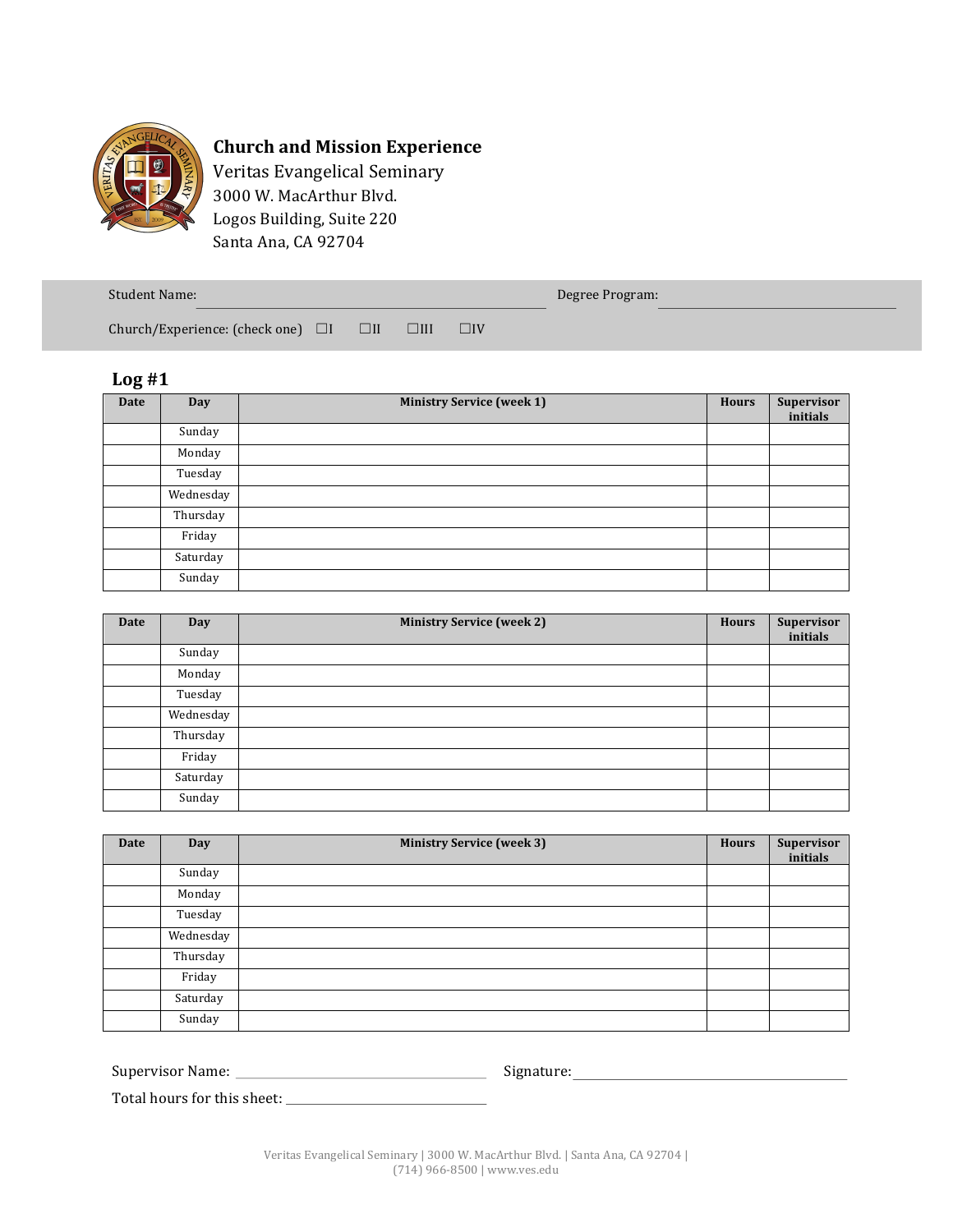# **Log Sheet #2**

| Date | <b>Day</b> | <b>Ministry Service (week 4)</b> | <b>Hours</b> | Supervisor<br>initials |
|------|------------|----------------------------------|--------------|------------------------|
|      | Sunday     |                                  |              |                        |
|      | Monday     |                                  |              |                        |
|      | Tuesday    |                                  |              |                        |
|      | Wednesday  |                                  |              |                        |
|      | Thursday   |                                  |              |                        |
|      | Friday     |                                  |              |                        |
|      | Saturday   |                                  |              |                        |
|      | Sunday     |                                  |              |                        |

| Date | Day       | <b>Ministry Service (week 5)</b> | <b>Hours</b> | Supervisor<br>initials |
|------|-----------|----------------------------------|--------------|------------------------|
|      | Sunday    |                                  |              |                        |
|      | Monday    |                                  |              |                        |
|      | Tuesday   |                                  |              |                        |
|      | Wednesday |                                  |              |                        |
|      | Thursday  |                                  |              |                        |
|      | Friday    |                                  |              |                        |
|      | Saturday  |                                  |              |                        |
|      | Sunday    |                                  |              |                        |

| Date | Day       | <b>Ministry Service (week 6)</b> | <b>Hours</b> | Supervisor<br>initials |
|------|-----------|----------------------------------|--------------|------------------------|
|      | Sunday    |                                  |              |                        |
|      | Monday    |                                  |              |                        |
|      | Tuesday   |                                  |              |                        |
|      | Wednesday |                                  |              |                        |
|      | Thursday  |                                  |              |                        |
|      | Friday    |                                  |              |                        |
|      | Saturday  |                                  |              |                        |
|      | Sunday    |                                  |              |                        |

| Date | Day       | <b>Ministry Service (week 7)</b> | <b>Hours</b> | Supervisor<br>initials |
|------|-----------|----------------------------------|--------------|------------------------|
|      | Sunday    |                                  |              |                        |
|      | Monday    |                                  |              |                        |
|      | Tuesday   |                                  |              |                        |
|      | Wednesday |                                  |              |                        |
|      | Thursday  |                                  |              |                        |
|      | Friday    |                                  |              |                        |
|      | Saturday  |                                  |              |                        |
|      | Sunday    |                                  |              |                        |

Supervisor Name: Supervisor Name: Signature: Signature: Signature: Signature: Signature: Signature: Signature: Signature: Signature: Signature: Signature: Signature: Signature: Signature: Signature: Signature: Signature: S

Total hours for this sheet: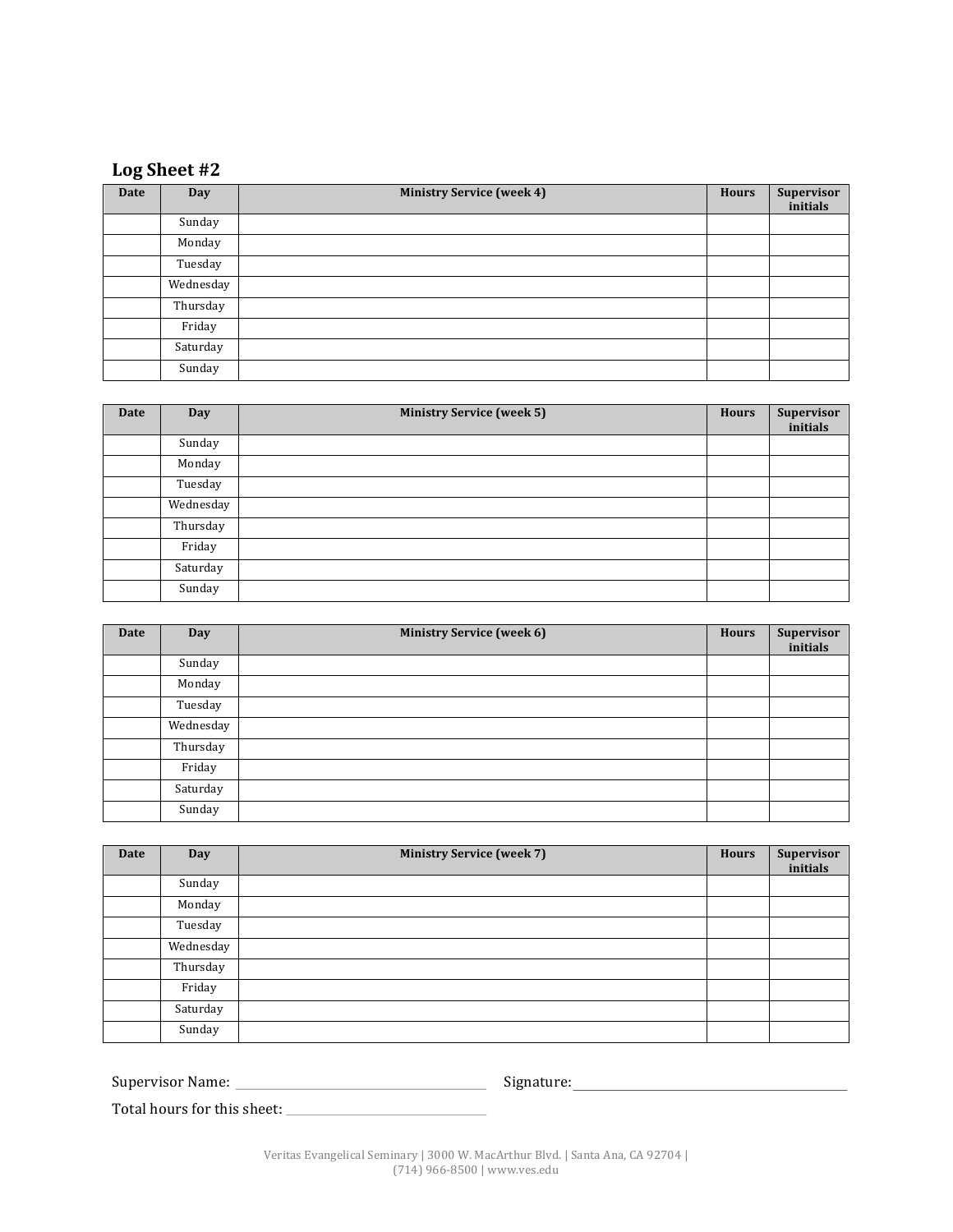# **Log Sheet #3**

| Date | Day       | <b>Ministry Service (week 8)</b> | <b>Hours</b> | Supervisor<br>initials |
|------|-----------|----------------------------------|--------------|------------------------|
|      | Sunday    |                                  |              |                        |
|      | Monday    |                                  |              |                        |
|      | Tuesday   |                                  |              |                        |
|      | Wednesday |                                  |              |                        |
|      | Thursday  |                                  |              |                        |
|      | Friday    |                                  |              |                        |
|      | Saturday  |                                  |              |                        |
|      | Sunday    |                                  |              |                        |

| Date | Day       | <b>Ministry Service (week 9)</b> | <b>Hours</b> | Supervisor |
|------|-----------|----------------------------------|--------------|------------|
|      |           |                                  |              | initials   |
|      |           |                                  |              |            |
|      | Sunday    |                                  |              |            |
|      |           |                                  |              |            |
|      | Monday    |                                  |              |            |
|      |           |                                  |              |            |
|      | Tuesday   |                                  |              |            |
|      |           |                                  |              |            |
|      | Wednesday |                                  |              |            |
|      |           |                                  |              |            |
|      | Thursday  |                                  |              |            |
|      |           |                                  |              |            |
|      | Friday    |                                  |              |            |
|      |           |                                  |              |            |
|      | Saturday  |                                  |              |            |
|      |           |                                  |              |            |
|      | Sunday    |                                  |              |            |
|      |           |                                  |              |            |

| Date | Day       | <b>Ministry Service (week 10)</b> | <b>Hours</b> | Supervisor<br>initials |
|------|-----------|-----------------------------------|--------------|------------------------|
|      | Sunday    |                                   |              |                        |
|      | Monday    |                                   |              |                        |
|      | Tuesday   |                                   |              |                        |
|      | Wednesday |                                   |              |                        |
|      | Thursday  |                                   |              |                        |
|      | Friday    |                                   |              |                        |
|      | Saturday  |                                   |              |                        |
|      | Sunday    |                                   |              |                        |

| Date | Day       | <b>Ministry Service (week 11)</b> | <b>Hours</b> | Supervisor<br>initials |
|------|-----------|-----------------------------------|--------------|------------------------|
|      | Sunday    |                                   |              |                        |
|      | Monday    |                                   |              |                        |
|      | Tuesday   |                                   |              |                        |
|      | Wednesday |                                   |              |                        |
|      | Thursday  |                                   |              |                        |
|      | Friday    |                                   |              |                        |
|      | Saturday  |                                   |              |                        |
|      | Sunday    |                                   |              |                        |

Supervisor Name: <u>Communications and Supervisor Name:</u> Signature:

Total hours for this sheet: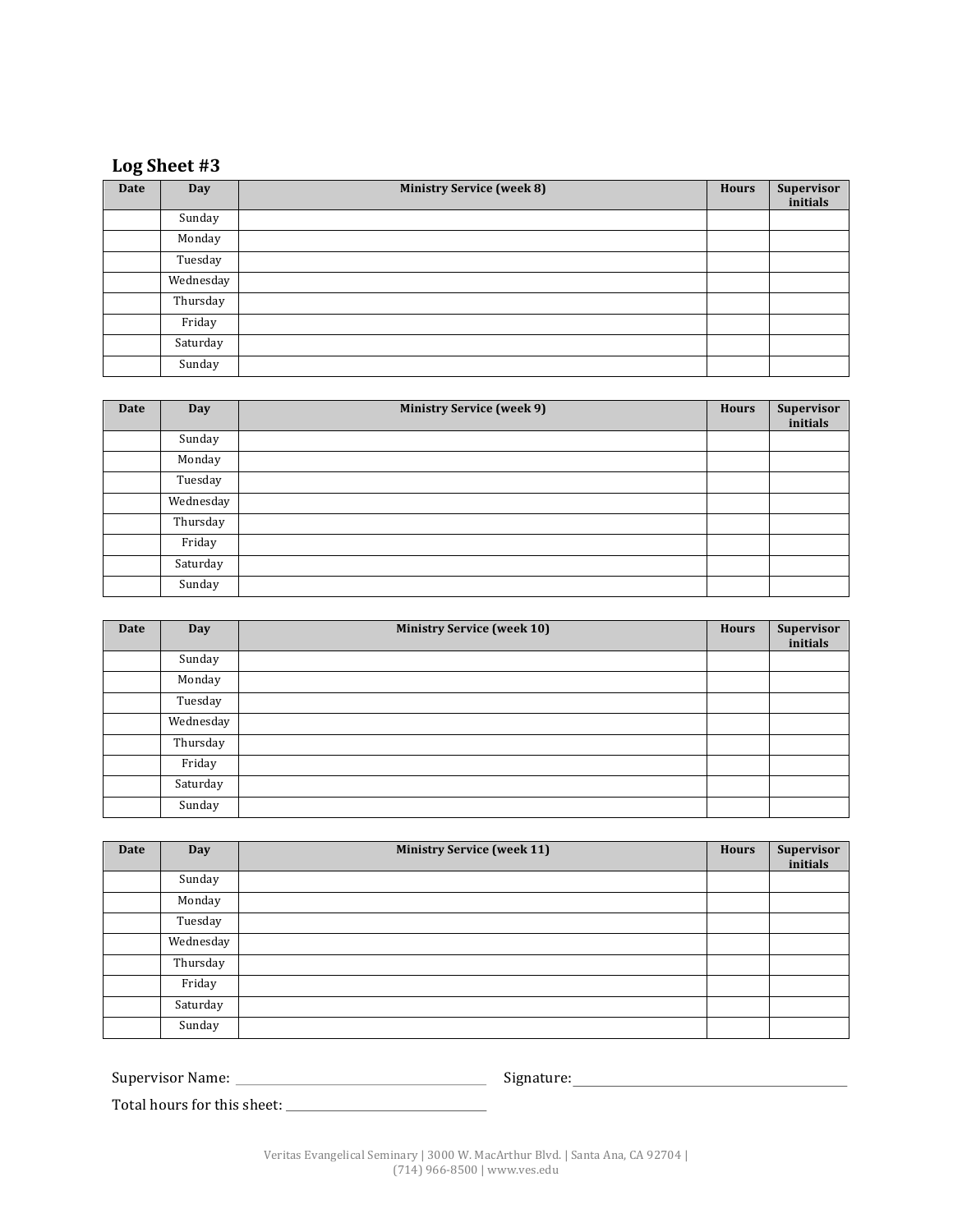# Log Sheet #4

| Date | Day       | <b>Ministry Service (week 12)</b> | <b>Hours</b> | Supervisor<br>initials |
|------|-----------|-----------------------------------|--------------|------------------------|
|      | Sunday    |                                   |              |                        |
|      | Monday    |                                   |              |                        |
|      | Tuesday   |                                   |              |                        |
|      | Wednesday |                                   |              |                        |
|      | Thursday  |                                   |              |                        |
|      | Friday    |                                   |              |                        |
|      | Saturday  |                                   |              |                        |
|      | Sunday    |                                   |              |                        |

| Date | Day       | <b>Ministry Service (week 13)</b> | <b>Hours</b> | Supervisor<br>initials |
|------|-----------|-----------------------------------|--------------|------------------------|
|      | Sunday    |                                   |              |                        |
|      | Monday    |                                   |              |                        |
|      | Tuesday   |                                   |              |                        |
|      | Wednesday |                                   |              |                        |
|      | Thursday  |                                   |              |                        |
|      | Friday    |                                   |              |                        |
|      | Saturday  |                                   |              |                        |
|      | Sunday    |                                   |              |                        |

| Date | Day       | <b>Ministry Service (week 14)</b> | <b>Hours</b> | Supervisor<br>initials |
|------|-----------|-----------------------------------|--------------|------------------------|
|      | Sunday    |                                   |              |                        |
|      | Monday    |                                   |              |                        |
|      | Tuesday   |                                   |              |                        |
|      | Wednesday |                                   |              |                        |
|      | Thursday  |                                   |              |                        |
|      | Friday    |                                   |              |                        |
|      | Saturday  |                                   |              |                        |
|      | Sunday    |                                   |              |                        |

| Date | Day       | <b>Ministry Service (week 15)</b> | <b>Hours</b> | Supervisor<br>initials |
|------|-----------|-----------------------------------|--------------|------------------------|
|      | Sunday    |                                   |              |                        |
|      | Monday    |                                   |              |                        |
|      | Tuesday   |                                   |              |                        |
|      | Wednesday |                                   |              |                        |
|      | Thursday  |                                   |              |                        |
|      | Friday    |                                   |              |                        |
|      | Saturday  |                                   |              |                        |
|      | Sunday    |                                   |              |                        |

Supervisor Name: Signature:

Email Address: Daytime Phone Number: 

Total hours for overall (including this sheet): \_\_\_\_\_\_\_\_\_\_\_\_\_\_\_\_\_\_\_\_\_\_\_\_\_\_\_\_\_\_\_\_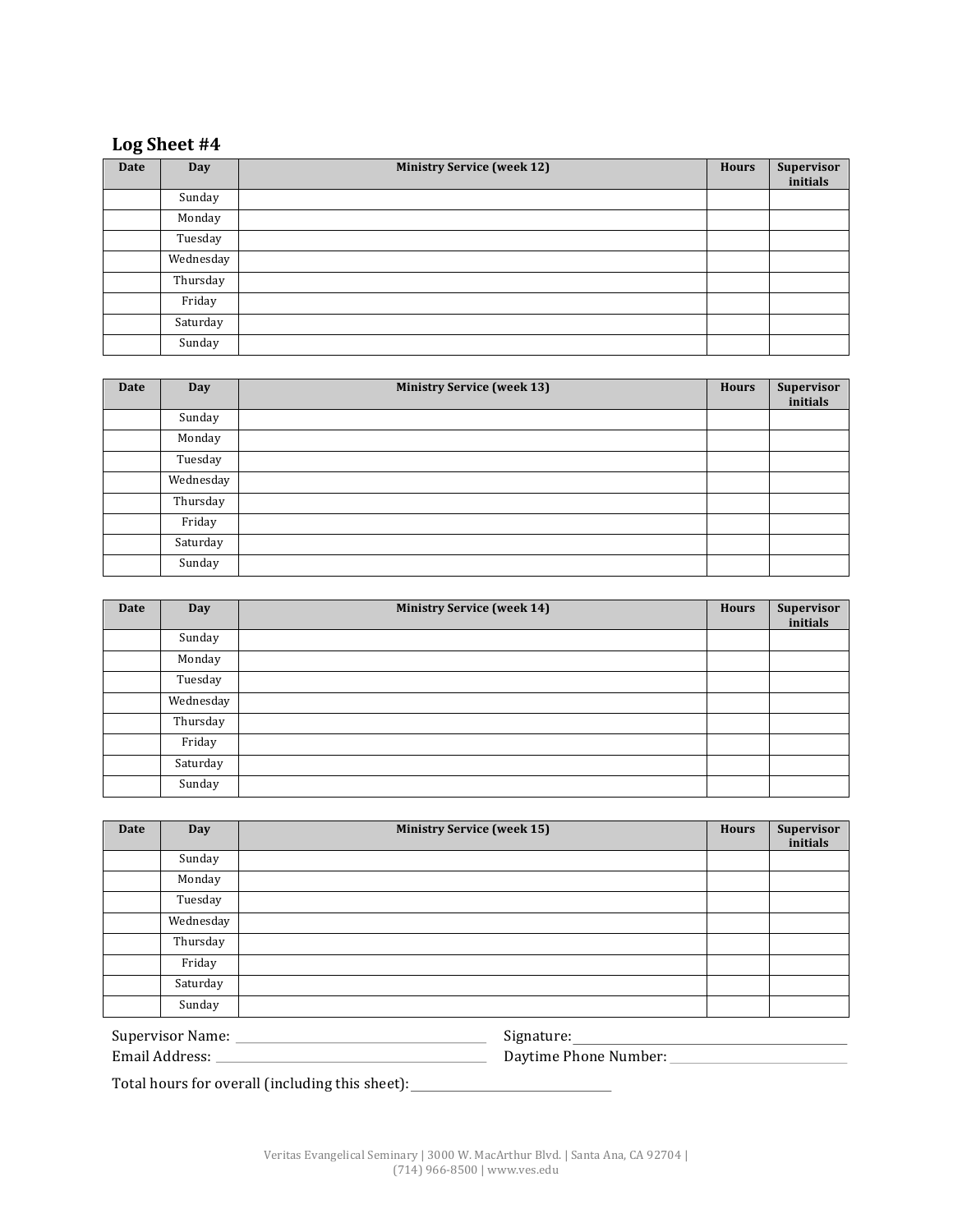| <b>i</b> teria                                                                       | Poor | <b>Below Average</b> | Average | <b>Very Good</b> | <b>Excellent</b> |
|--------------------------------------------------------------------------------------|------|----------------------|---------|------------------|------------------|
| c<br>ఈ<br>⊖<br>RIT<br><b>Late</b><br>←<br>$\approx$<br>-<br>$\overline{\phantom{0}}$ |      |                      |         |                  |                  |

# **Church and Mission Experience**

Supervisor Evaluation Form 3000 W. MacArthur Blvd. Logos Building, Suite 220 Santa Ana, CA 92704

## **Student Information:**

| <b>Student Name:</b>                                        |      |
|-------------------------------------------------------------|------|
| Student Degree Program:                                     |      |
| Period of Service: / / to                                   |      |
| Church/Experience: (check one) $\Box I$<br>$\Box$<br>$\Box$ | – IV |

### **Directions to the Student:**

Have your Pastor/Elder/Missionary supervisor complete this form at the end of your service term. Then send this evaluation form along with y our log sheets to VES by mail to the listed address above. 

### **Directions to the Supervisor:**

The above named student is enrolled in Veritas Evangelical Seminary's Church and Mission Experience Program and has named you as their supervisor. Your comments contribute to the decision made by our staff regarding this student's final grade. Therefore, please be thorough and timely in your response. Please either mail this form directly to the Seminary or return it to the student in a sealed envelope. This form must be received within one month from the student's expiration date of the course term.

Evaluate the student's service by marking the appropriate box for each criteria attached on the following page.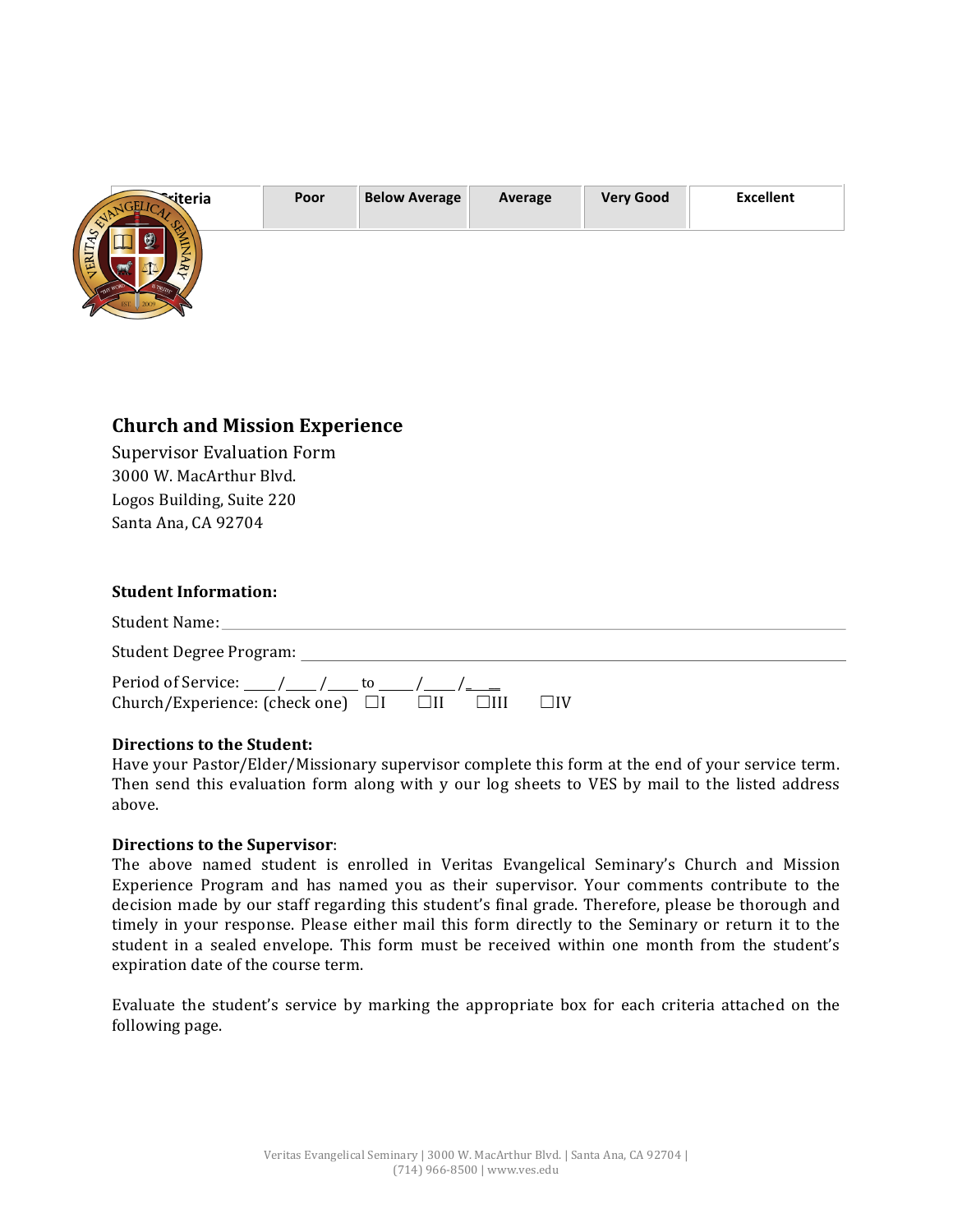| 1. Attitude - Does<br>the student work<br>well with others and<br>serve with an eager<br>and cheerful<br>attitude?                                                      | Unreliable.<br>Shows lack<br>of interest.                                                                                                                          | Somewhat<br>indifferent in<br>attitude.                                            | Average in<br>diligence and<br>motivation.                                                           | Very<br>motivated<br>and<br>industrious.                               | Outstanding and<br>positive attitude with<br>enthusiasm towards<br>work and towards<br>others.                      |
|-------------------------------------------------------------------------------------------------------------------------------------------------------------------------|--------------------------------------------------------------------------------------------------------------------------------------------------------------------|------------------------------------------------------------------------------------|------------------------------------------------------------------------------------------------------|------------------------------------------------------------------------|---------------------------------------------------------------------------------------------------------------------|
| 2. Attendance -<br>Arrives on time,<br>leaves on time or<br>late, takes breaks as<br>prescribed, leaves<br>adequate notice for<br>scheduled absences.                   | Full of<br>excuses.<br>Late on a<br>regular<br>basis, or<br>leaves early.<br><b>Takes</b><br>frequent or<br>long breaks.<br>Not available<br>during work<br>hours. | Multiple<br>elapses of<br>multiple<br>criteria per<br>week.                        | One or less<br>elapse of one<br>of the criteria<br>per week.                                         | One or less<br>elapse of one<br>of the criteria<br>per month.          | Fully meets all<br>criteria                                                                                         |
| 3. Work Ethic-<br>Does the student<br>apply themselves to<br>the task at hand<br>without getting<br>distracted and do<br>they take initiative<br>without being asked?   | Never<br>initiates any<br>tasks or the<br>creation or<br>discovery of<br>solutions.                                                                                | Does not<br>initiate tasks<br>or<br>development<br>of solutions on<br>80% of tasks | Requires some<br>directions or<br>does not take<br>initiative to<br>complete tasks<br>independently. | <b>Takes</b><br>initiatives on<br>80-90% of the and develops<br>tasks. | Independently<br>innovates or finds<br>solutions. Uses<br>practical and logical<br>thought to achieve<br>solutions. |
| 4. Dependability -<br>Does the student<br>listen to and then<br>follow instructions<br>and can they be<br>relied on to finish<br>assignments that are<br>given to them? | Unreliable                                                                                                                                                         | Sometimes<br>neglectful or<br>careless                                             | Usually<br>dependable                                                                                | Above<br>average in<br>most tasks<br>accomplished<br>and on time       | Completely<br>dependable,<br>dependability, completes every task<br>on time                                         |
| 5. Cooperation -<br>Does the student<br>work well with<br>others toward a<br>common goal?                                                                               | Works very<br>poorly with<br>others                                                                                                                                | Has some<br>difficulty<br>working with<br>others                                   | Gets along<br>satisfactorily<br>with others                                                          | Works well<br>with others                                              | <b>Exemplary working</b><br>relationship with<br>others.                                                            |